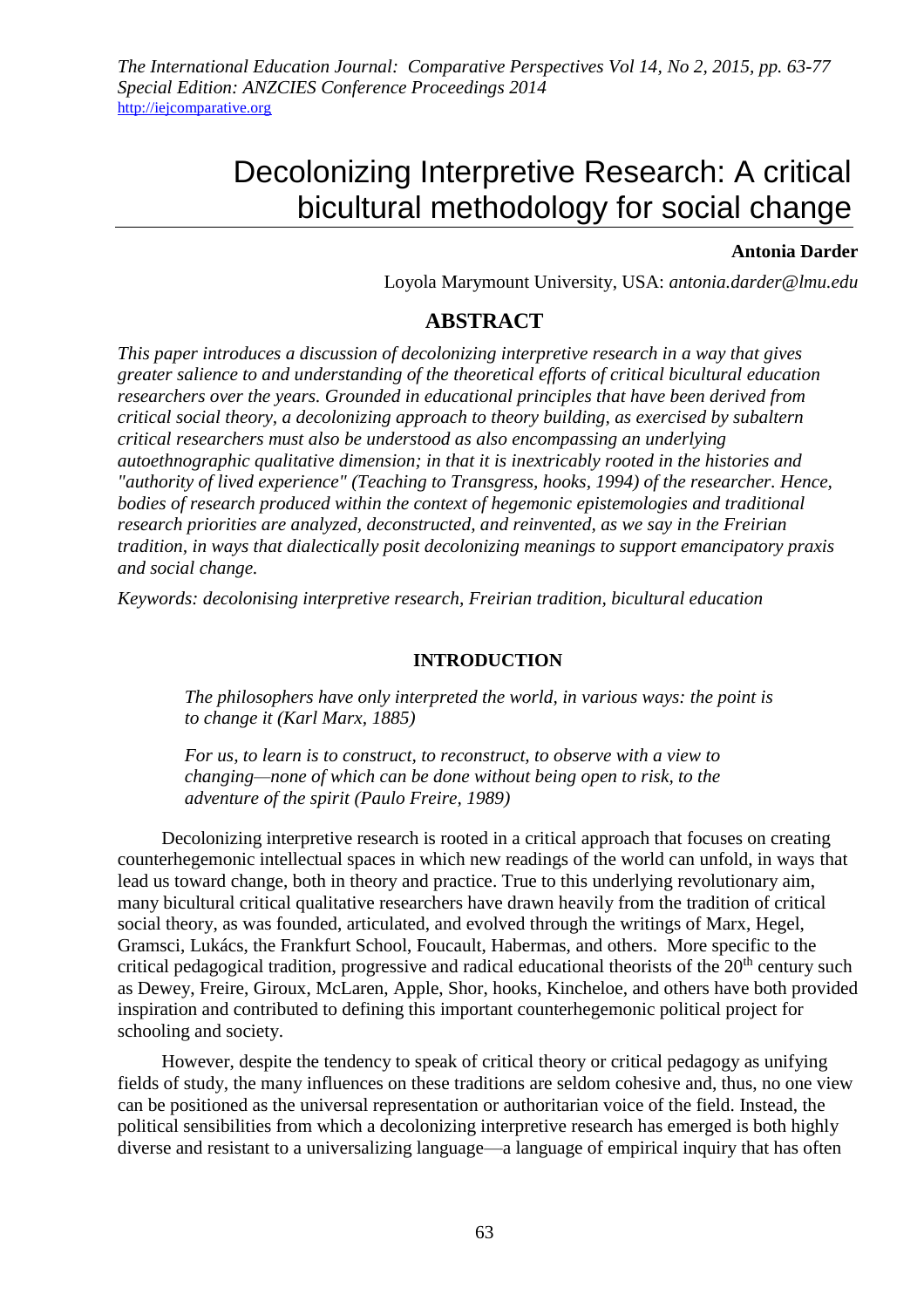been anchored in dominant epistemologies, which have resulted in the intellectual, social, and material colonization of subaltern populations, generally deemed as other. Hence, it is important to recognize that this discussion, true to its critical pedagogical foundation, can only provide an evolving and broadly defined qualitative understanding of this critical qualitative research methodology—an approach that has generally been perceived as solely a theoretical endeavor. Herein lies an important rationale for the need to provide a discussion of a decolonizing interpretive research methodology; in that, subaltern intellectuals working to critique, redefine, and reinvent dominant theoretical approaches to social phenomenon have often effectively employed this critical approach. Accordingly, the works of critical bicultural interpretive researchers, in particular, have evolved through a critical inquiry process that brushes Western traditional notions of culture, schooling and society against non-Western epistemological traditions—traditions that are anchored and have evolved within their own lived histories of struggle.

Some of the critical bicultural pedagogical works that epitomize this decolonizing research approach include *The Education of Blacks in the South* (Anderson, 1988) *Culture and Power in the Classroom* (Darder 1991/2012), *Red Pedagogy* (Grande 2004), *Indigenous Methodologies* (Smith 1999), *Conflicts in Curriculum Theory* (Paraskeva, 2011), and *Whitecentricism and Linguoracism Exposed* (Orelus, 2013), among others. All of these writings can best be described as both critically interpretive and epistemologically bicultural in nature. Moreover, it is not incidental that all the critical theorists who have authored these bicultural texts are members of historically colonized populations. In that all of them have arrived to their scholarly research anchored to a decolonizing sensibility as bicultural human beings—that is, they have been forced to navigate across the dialectical social terrain of dominant/subordinate tensions and contradictions, as part of their process of survival, as subaltern or subordinate cultural citizens and critical scholars (Darder 1991/2012). Furthermore, the same tensions and struggles of their biculturation process have also shaped them as educators and researchers who have elected to ground their decolonizing theories of schooling upon a critical pedagogical tradition. As such, the underlying ethos of their research has been to bring about, in deliberate and meaningful ways, a fundamental epistemological shift in the production of knowledge and, by so doing, offer a more just and emancipatory vision of the world.

Toward such a decolonizing end, critical bicultural theorists have chosen to engage the dominant literature on pedagogy, curriculum, methodology, and schooling in ways that treat these writings as data to be systematically and qualitatively analyzed, based upon their own (autoethnographic) historical experiences of difference, as both historical subjects in their selfdetermination and bicultural critical educators in their field. Hence, to consider decolonizing interpretive research that emerges within these instances, as solely a theoretical endeavor, is to ignore and diminish the powerful decolonizing dimension of the qualitative process these theorists bring to their counterhegemonic inquiry and subsequent analysis. Therefore, a decolonizing interpretive approach may be best understood as a deeply subaltern form of qualitative research practice; one which seeks to formidably challenge and disrupt the one-dimensional Eurocentric epistemicides prevalent in traditional theories of schooling and society (Paraskeva, 2011). Thus, there is a significant qualitative dimension at work here; in that it is precisely from an "authority of lived experience" (hooks, 1994) and their deeply subaltern knowledge—generally rendered marginal and irrelevant to mainstream thought—that a decolonizing view of the world is even possible.

Central to the qualitative labor of a decolonizing interpretive approach are radical processes of social inquiry, critique, and cultural reformulation (or reinvention, as Paulo Freire would say) that strike at the very heart of dominant ideologies linked to persistent asymmetrical practices practices that, wittingly or unwittingly, reproduce classed, racialized, gendered, sexual, abled,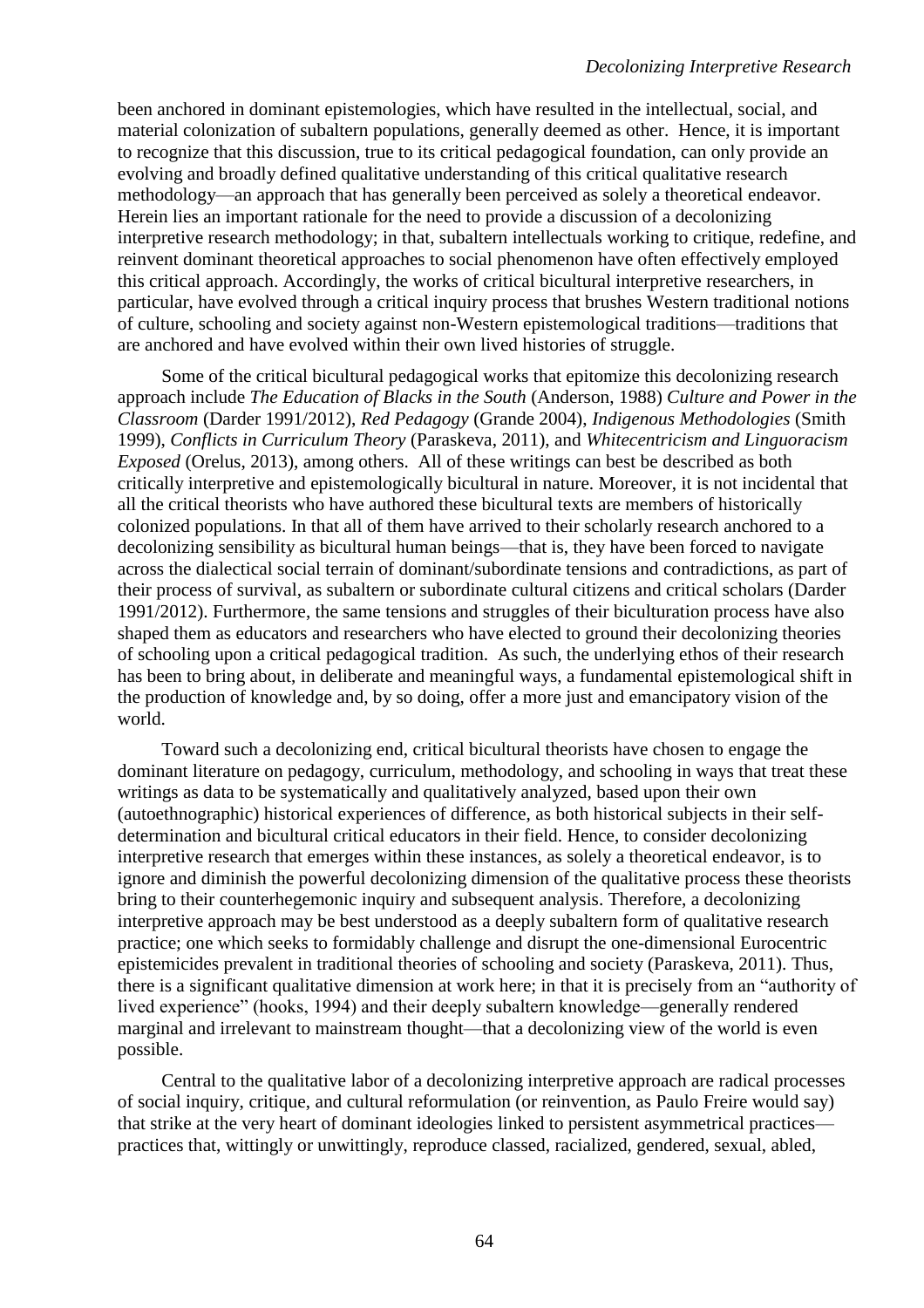religious, and other social and material formations that sustain fundamental inequalities and exclusions. This research process then entails a multitude of careful (re)readings of the world and of histories, in ways that critically and openly engage what Freire termed the oppressor/oppressed contradiction (Darder, 2015). More importantly, bicultural relationships as they emerge between the subject and object or signifier and signified must be understood as dialectically mediated within the social and material relations of capitalist production. As such, theories of schooling and society here are understood as fundamentally rooted in assimilative official transcripts of society, generally governed by the interests of the wealthy and powerful. More specifically, critical bicultural interpretive researchers labor under a set of significant philosophical and political assumptions inspired by the critical pedagogical research tradition; where all thought understood as:

*… fundamentally mediated by power relations that are socially and historically constituted; that facts can never be isolated from the domain of values or removed from some form of ideological inscription; that the relationship between concept and object and between signifier and signified is never stable or fixed and is often mediated by the social relations of capitalist production and consumption; that language is central to the formation of subjectivity (conscious and unconscious awareness); that certain groups in any society and particular societies are privileged over others and, although the reasons for this privileging may vary widely, the oppression that characterizes contemporary societies is most forcefully reproduced when subordinates accept their social status as natural, necessary, or inevitable; that oppression has many faces and that focusing on only one at the expense of others (e.g., class oppression versus*  racism) often elides the interconnections among them; and, finally, that *mainstream research practices are generally, although most often unwittingly, implicated in the reproduction of systems of class, race, and gender oppression (Kincheloe & McLaren, 2005).*

With all this in mind, decolonizing interpretive research, as discussed here, must be profoundly understood as not only a process of the empowerment of individuals, but more importantly as a systematic political effort to shift in both theory and practice the ways in which we comprehend ourselves and make sense of the world. As such, critical bicultural researchers who embark upon such a process are not only uncompromisingly committed to reinterpreting the world, but to the struggle for the reinvention of social and material conditions of everyday life. Inherent here is a dynamic and evolutionary understanding of knowledge as informed by the radicalization of consciousness—a revolutionary social process, anchored in history and lived experience (Darder, 2015). Moreover, there is no illusive claim of neutrality in the research design and execution of decolonizing interpretive research, in that its fundamental purpose and aim is to serve as a critical bicultural epistemological tool in the transformation of schooling and society.

#### **PRINCIPLES THAT INFORM A CRITICAL APPROACH**

*By applying a critical pedagogical lens within research, we create an empowering qualitative research, which expands, contracts, grows, and questions itself within the theory and practice examined(Denzin & Lincoln, 2011)*

As the discussion above suggests, decolonizing interpretive research is well grounded upon critical bicultural principles of knowledge construction (Darder 1991/2012), in concert with the intellectual traditions of critical social theory as first articulated by the proponents of the Frankfurt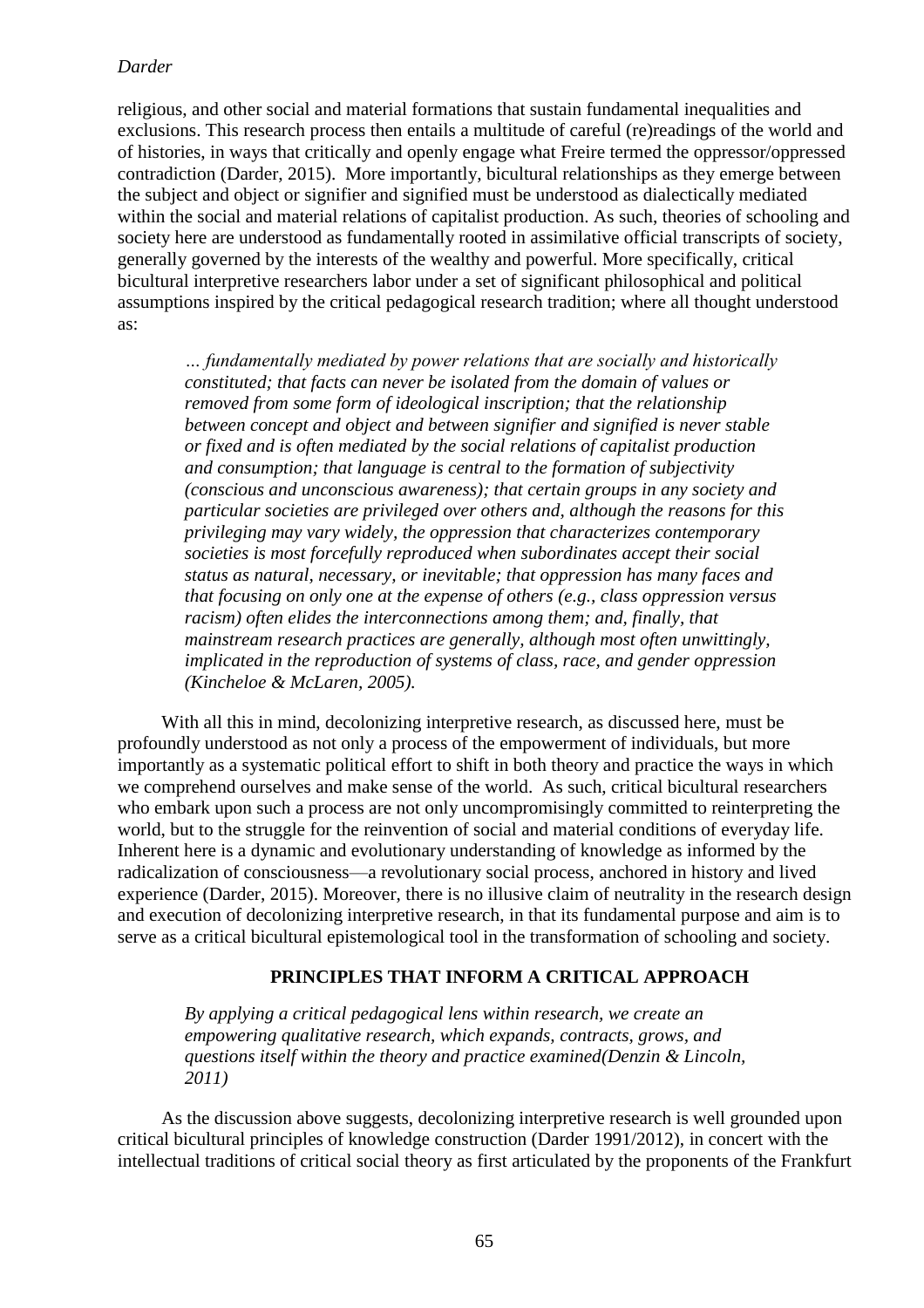school; and then later reformulated by radical educational theorists as critical pedagogy.<sup>1</sup> It is helpful here to provide a brief overview of the principles that inform the critical epistemological underpinnings of this research approach. At the heart, critical principles counter classical positivist approaches to the study of human phenomenon. This points toward dismantling traditional Western philosophical assumptions and values of empiricism associated with legitimate forms of knowledge construction. These include research conclusions that privilege reasoning shaped by an underlying belief in the superiority of an either/or, linear, reductionist, hierarchical, concrete, object/subject or nature/human separation, and neutral, decontextualized, ahistorical, and apolitical methodologies in the ways we construct knowledge about social phenomenon.

Accordingly, a decolonizing interpretive approach to knowledge construction is often considered a meta-process of investigation, in that it involves the interrogation and disruption of currently held values, beliefs, and assumptions and from this systematic interrogation and disruption a move toward a bicultural reformulation of how the social phenomena of oppressed populations is understood. Again this bicultural research methodology is intentionally meant to challenge mainstream social structures of inequalities that perpetuate racialized, gendered, economic, sexual, and other forms of social exclusions that persist within education and the larger society. In the process, decolonizing interpretive research seeks to unveil and destabilize the existing structures of power that perpetuate the material and social oppression of the most vulnerable populations.

True to its Marxist intellectual foundation, this form of critical inquiry does not seek to simply describe or interpret the world based on traditional notions, but rather encompasses an underlying commitment to the conceptual rethinking of the norm, as a qualitative process of analysis. Major assumptions that inform this critical bicultural process of inquiry are directly linked to ten principles tied to this perspective, which are concerned with the mediation of power relations in society; the acknowledgement of the manner in which privilege and wealth impact all types of inequalities; recognizes that all ideas or truths unfold amid particular forms of ideology; and, as such, dominant research epistemologies are implicated in the persistent reproduction of social exclusions and disempowerments tied to historical and contemporary systems of human oppression.

It is worth restating that to articulate or define a critical educational theory in a definitive manner is never an easy endeavor, given that the many theorists (Freire 1971; Giroux 1981,1983; McLaren 1986; Shor, 1987; Darder, 1991; hooks, 1994; Bauman, 1995; Carlson & Apple, 1998; Kellner, 1995; Grande 2004; Kincheloe, 2008; Kincheloe & McLaren, 2005; Kahn 2010) who have contributed to its development have been reticent and, rightly so, to posit what might be perceived as a simplistic recipe in our understanding of this deeply complex field of study. Nevertheless, through a careful analysis of the literature in the field, efforts have been made to assist novice educators and researchers, approaching the literature for the first time, to gain a better sense of the underlying critical principles that inform and drive its epistemological directions. It is precisely from such critical pedagogical efforts that principles for conducting a decolonizing interpretive analysis<sup>2</sup> and can be offered here. Hence, in brief, the critical bicultural pedagogical lens that underlies decolonizing interpretive research may include a variety of aspects that speak to the following principles. Moreover, it is these critical principles that inform the decolonizing textual analysis undertaken in the development of critical bicultural reformulations of dominant or

 $\overline{a}$ 

<sup>1</sup> See the historical discussion of critical pedagogy in the introduction to the *Critical Pedagogy y Reader* (Darder, Baltodano, & Torres, 2009).

<sup>2</sup> This discussion of the principles of critical research is based on the introduction to the *Critical Pedagogy Reader* (Darder, Baltodano, & Torres, 2009), where critical pedagogical principles are defined.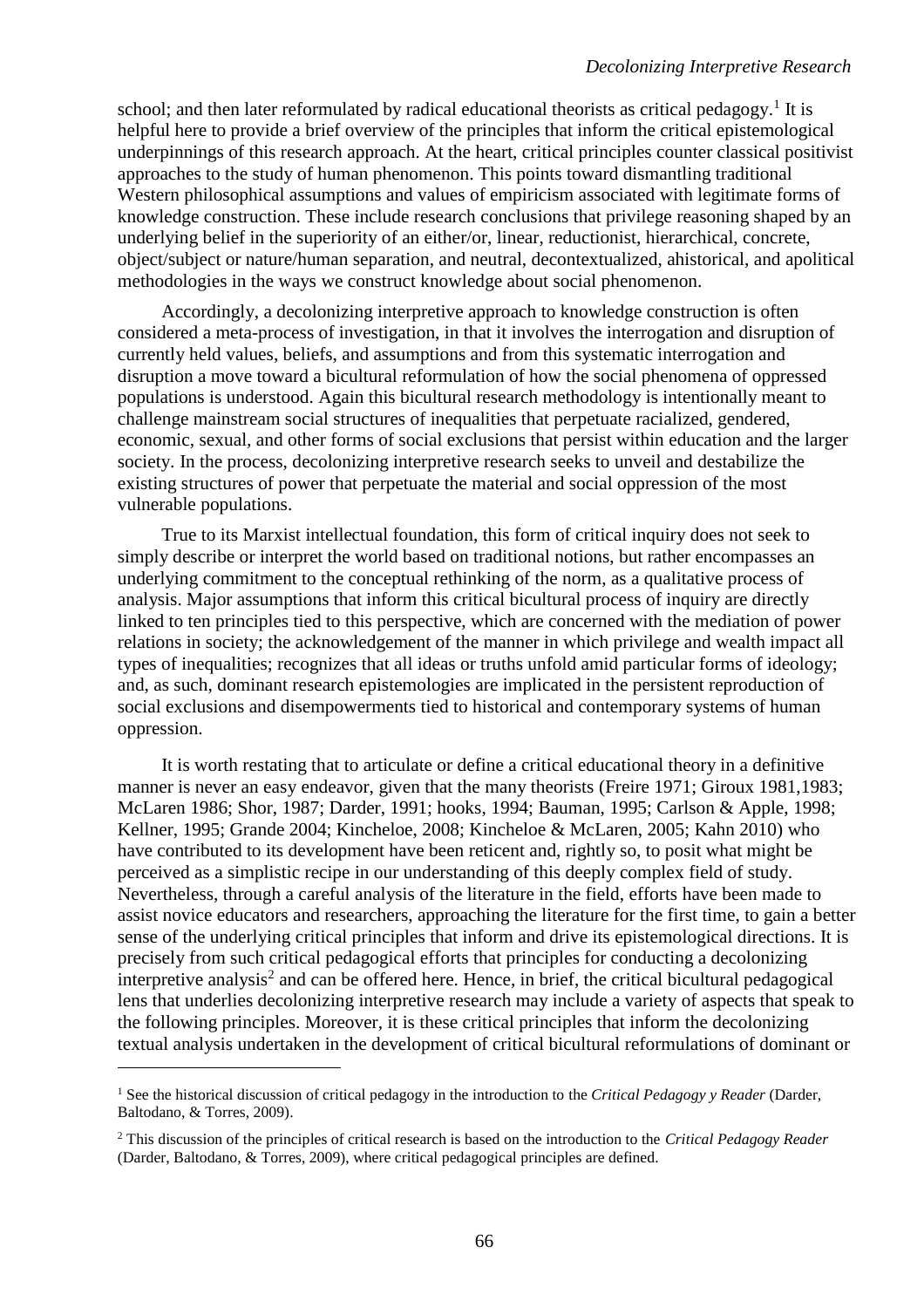colonizing educational theories, in order to support and sustain a genuine process of social change, in both theory and practice.

# *Cultural Politics*

All research is conducted and functions within a cultural context that is shaped by the cultural norms and acceptable boundaries of legitimate knowledge as connoted by the dominant culture. The purpose of critical research then is to function as a culturally democratizing and emancipatory epistemology that recognizes the manner in which cultural politics are implicated in the process of both domination and subordination. As such, the practice of research is understood as a political act and, thus, represents a terrain of struggle over the definition and control of knowledge and material resources. Accordingly, the role of critical researchers is understood as that of cultural workers.

# *Political Economy*

Researchers traditionally function within the values and norms that support the political and economic interests of the powerful. With this in mind, the political economy and its impact upon the construction of knowledge is clearly acknowledged. Class relations are, thus, seen as central to understanding the manner in which educational researchers develop a sense of their purpose and see their positionality within society. Moreover, critical researchers maintain that a system of meritocracy and economic inequalities is directly linked to the production of research; and, as such, wittingly or unwittingly functions to preserve asymmetrical relations of power within institutions and the society at large.

# *Historicity of Knowledge*

For critical researchers, all knowledge is understood as both historical and contextual, where often the reification of knowledge renders historical events or states of affairs as permanent, natural and common sense phenomenon. The immutable myths of structural conditions of inequality are best challenged through bringing the power of historicity to bear on the investigation of human phenomenon. Likewise, critical researchers understand themselves and their "subjects" as historical beings who, simultaneously, shape and are shaped by historical conditions that inform the contemporary moment. Thus, the personal histories of researchers and their "subjects" are always implicated in the research process and, because this is so, researchers begin their study of inequalities from the definitions provided by those with whom they seek to learn.

# **DIALECTICAL VIEW OF KNOWLEDGE**

Knowledge is understood in the critical research tradition as dynamic and reconstructive. It is never seen as absolute or purely objective, but instead always as both contextual and partial in nature. Critical research seeks to disrupt the traditional binaries and dichotomies (i.e. humans/nature; mind/body, etc.) and hierarchical notions (i.e., elitism, privilege) of the world. And so, oppositional elements function within a continuum of tensions that confront and challenge what Paulo Freire (1970) called "limit-situations", which can also open up new possibilities of interaction between human beings and the world. This speaks to an epistemology of knowledge construction where contradictory elements and tensions linked to the negation of oppositionalities must be recognized and engaged in efforts to arrive to emancipatory knowledge. More important, critical researchers contend that all knowledge is generated and constructed through the on-going historical relationship of human beings to the world.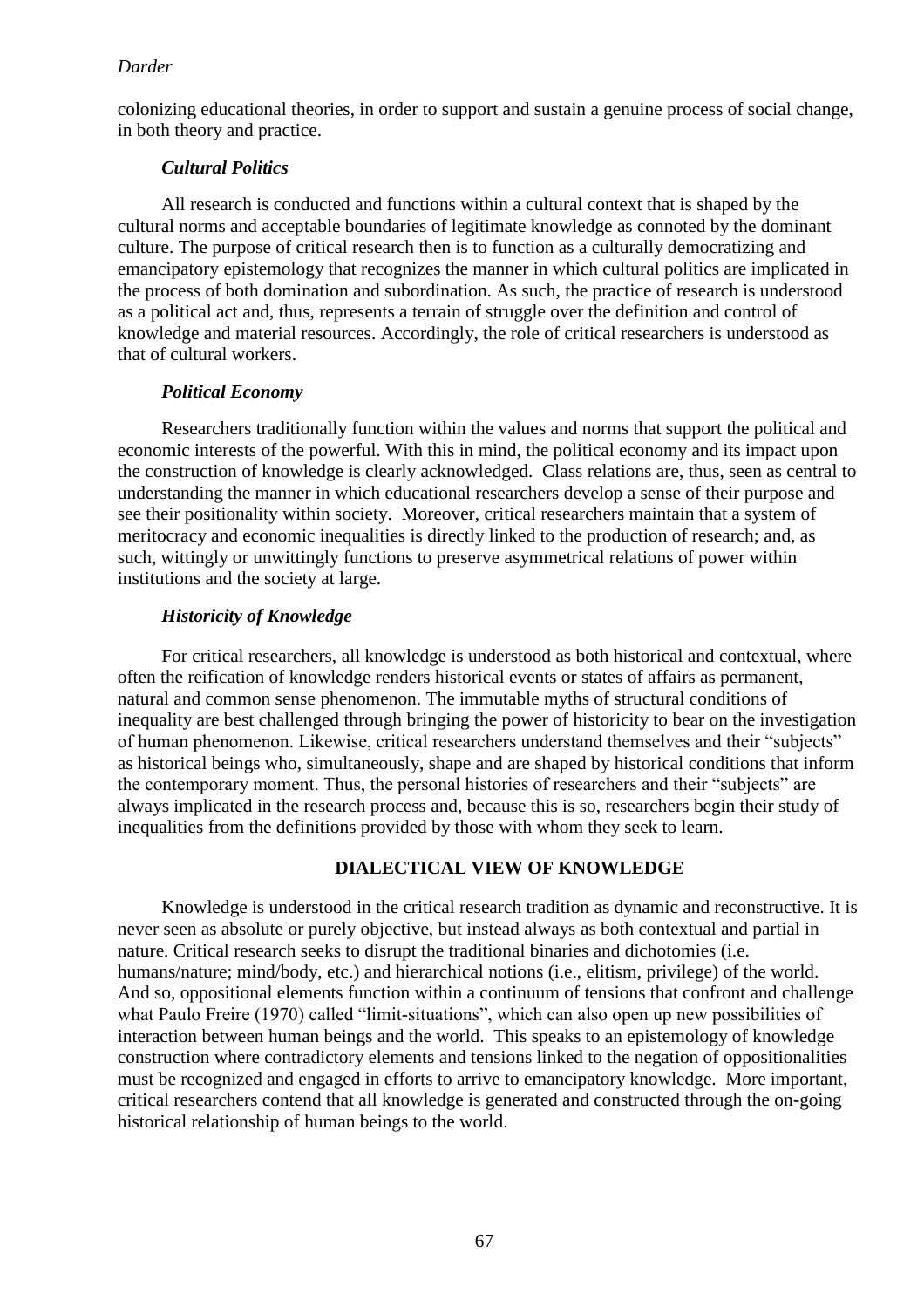# *Ideology*

A critical epistemology contends that there is always a set of ideas or ideology that shape the frame or lens by which researchers study and make sense of the world. Therefore, all theories and methods of research are linked to particular cultural/class interests and relations of power. Important to note here is that ideology generally exists at the level of unexamined assumptions often considered to be "common sense" or "naturally" existing.

In direct contrast, a critical methodology claims that research is never a neutral enterprise, in that it encompasses the values, beliefs, ethics and contradictions at work in the mainstream of society

# *Hegemony*

The construction of common-sense notions within the process of research functions effectively to naturalize or normalize particular relations of power and practices that perpetuate paternalism and deceptive notions of impartiality that shroud hegemonic interests. This is made possible in that traditional practices of research, more often than not, serve to legitimate the existing social order, irrespective of contradictions and inequalities that exist. Research practices, then, as part of an ideological machinery (i.e. culture industry) function to preserve the status quo. Such control of the social sphere is said to be hegemonic, the Gramscian sense, in that it is carried out by the unexamined moral and intellectual leadership of researchers, deemed legitimate makers of knowledge.

# *Critique*

Critique here entails interrogation into the values and beliefs that sustain asymmetrical relations of power. Critical research serves to unveil the hidden epistemologies and logic of power at work within the structure of traditional methodologies and, thus, their research conclusions. In this light, critical research methodologies functions in the interest of deconstructing and reconstructing conditions for transformative practice and social empowerment. A deep realization that people can change their conditions through a critical process of naming their own reality, problematizing their reality, and positing new possibilities for change, is also supported by this approach.

# *Counter-hegemony*

In the context of a critical methodology research always occurs within a contested terrain of meaning and a competition of ideas, in that power relations are always at work within institutions and society. Hence, critical research must be linked to emancipatory efforts to dismantle oppressive theories and practices, in an effort to transform existing conditions. This calls for a research process that can support the creation of intellectual and social spaces where alternative readings of the world can exist in the interest of liberatory practice and social justice. Inherent to a counterhegemonic principle of research, is the on-going development and engagement with a language of possibility.

# *Alliance of Theory and Practice*

Critical research methodology must be fundamentally linked to the practical intent of transforming inequities. Research then must be informed by and exist in alliance with practice. The emphasis here is in on what Freire (1970) called *praxis*, where social relations are grounded in a reconstituting and self-generating process of reflection, dialogue, and action. Research then must be understood as having purpose within the context of institutions and everyday life of the most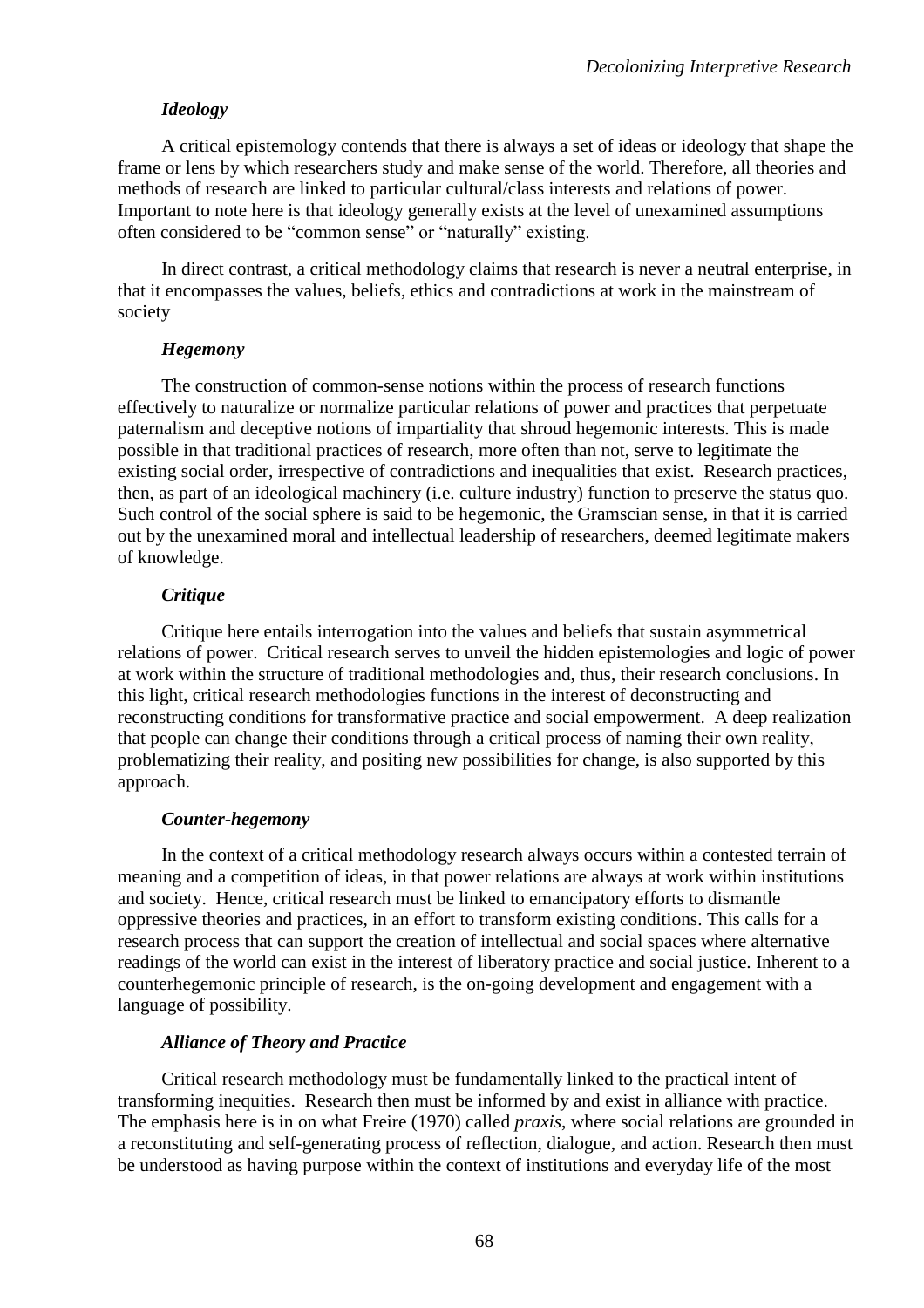$\overline{a}$ 

vulnerable populations. Hence, critical research outcomes must always be linked to the real world; and as such, it must be flexible and fluid, able to shift and move according to the actual conditions that emerge within the context of human interactions. Similarly, research theory is always informed by practice, just as practice always informed by the epistemological loyalties we embrace.

# *Conscientization*

Critical research seeks to support a purposeful and emancipatory interaction between the research and the people or the texts that are engaged in the course of study. Essential to this process is a deep concern for the development of democratic voice, participation, and solidarity within the context of institutions and larger society. Toward this end, knowledge construction of the research process is always understood as a collective process, which engages the on-going interactive process beyond subjective/objective dialectic. Through its dialectical engagement, critical research seeks to support knowing the world and self through a connected, humanizing and democratizing process. At its core, a deliberate intent to support conscientization (*Conscientizaçao*)—the development of social consciousness and an expanding sense of human  $interactions$ —is ever-present.<sup>3</sup> Hence, underlying the outcome of critical research is always the question of collective emancipatory action for transforming existing conditions of inequality and injustice in schools and society.

# **DECOLONIZING THE INTERPRETIVE**

*You who understand the dehumanization of forced removal-relocation-reeducation-redefinition, the humiliation of having to falsify your own reality, your voice—you know. And often cannot say it. You try and keep on trying to unsay it, for if you don't, they will not fail to fill in the blanks on your behalf, and you will be said (Trinh Min-Ha, 2009)*

Decolonizing interpretive research engages forthrightly with the phenomenon of human oppression and its debilitating historical impact upon the identities, social location, representations, and material conditions of subaltern populations. This notion is further substantiated by Boaventura de Santos Souza (2005) and Joao Paraskeva (2011) in their discussions of *epistemicides;* which points to a process in which knowledges outside the Western purview are not only rendered invisible but either absorbed or destroyed, as is precisely the case when we speak of colonializing epistemologies. Decolonizing Interpretive Research then speaks to a form of oppositional study that undertakes a critical analysis of bodies of knowledge in any field that engage with issues related to the lives and survival of those deemed as *other*. A central concern here is the extent to which a colonizing or what Edward Said (1978) called "orientalist" gaze is implicated in the Western production of research conclusion about the other. Thus, an accompanying question is to what extent do Western political and economic interests distort the perceptions of the other, where an underlying hidden curriculum is the assimilation of the other, in order to preserve the classed, racialized, gendered, and sexual hierarchies or supremacies of Western cultural domination.

It is not surprising then to discover that "the deep underlying assumption that emerges in [traditional] studies is the physical and mental laziness of 'non-Westerners' as an immanent

<sup>3</sup> See chapter three on "conscientizaçao" in Freire & Education (Darder, 2014).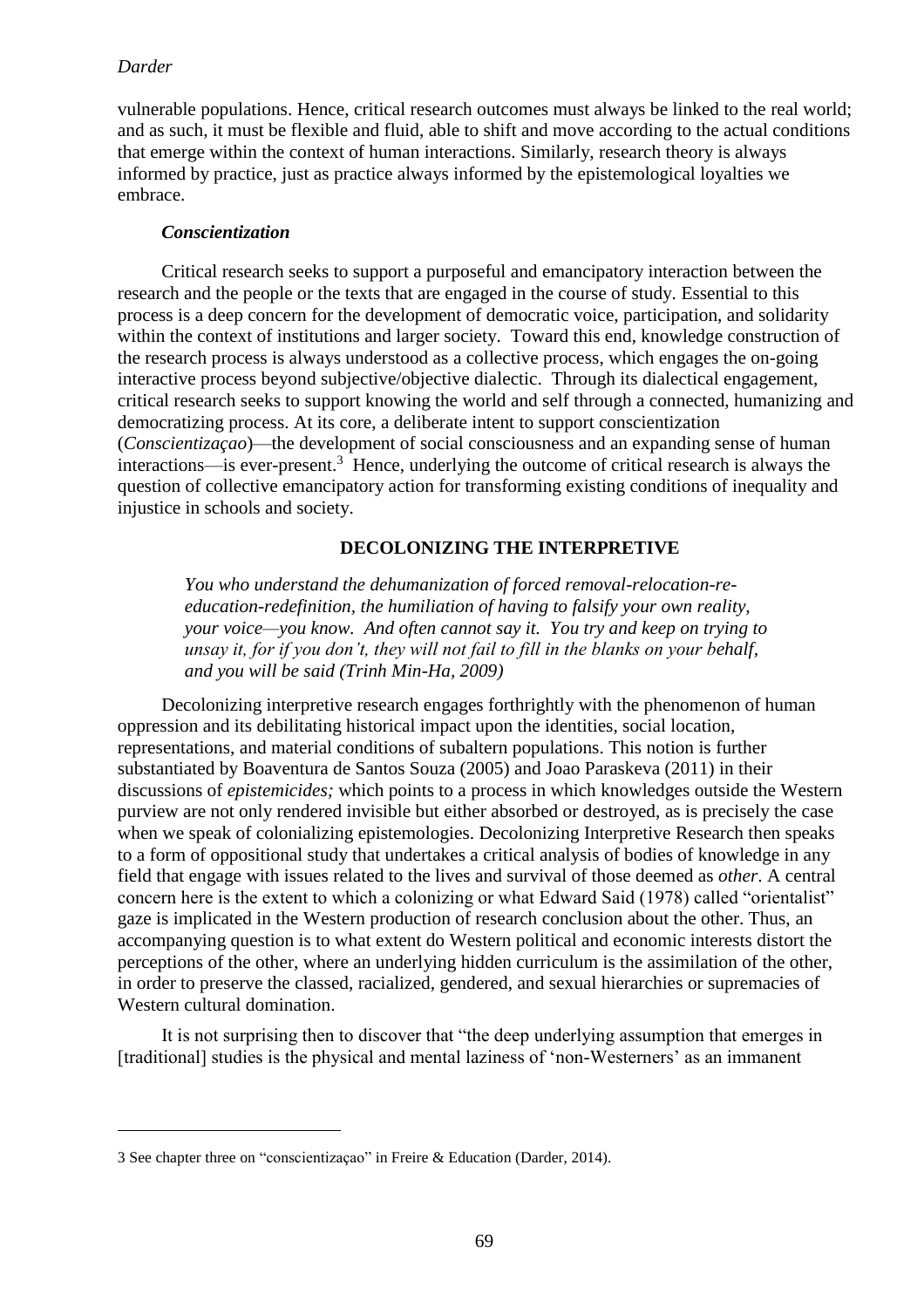quality that makes them unproductive."<sup>4</sup> Moreover, studies derived from such a deficit perspective, despite well-meaning intentions, ultimately work to undermine the social and material conditions of the oppressed, often leaving them marginalized, exploited, disempowered, and excluded from participation in decision-making about their own lives and from the benefits enjoyed freely by the wealthy and privileged. In response, decolonizing interpretive research fiercely brushes across dominant interpretations of the West in an effort to both decolonize knowledge and reinvent epistemological approaches or ways of knowing anchored in the histories, cultures, languages, and cosmologies of the oppressed. Nancy Fraser's (1990) concept of *Subaltern counterpublics* is useful here in that she speaks to the concept of "arenas where members of subordinate social groups invent and circulate counterdiscourses, which in turn permit them to formulate oppositional interpretations of their identities, interests, and needs (p. 56)."

Herein is found the counterhegemonic dimension essential to decolonizing interpretive research; for without the "formulation of oppositional interpretation" born of the deep dialectical tension between hegemonic and subaltern knowledges that must be courageously navigated by the bicultural researcher, a genuinely decolonizing formulation of the world would be impossible. Furthermore, decolonizing interpretive theorists in education draw heavily on their own historical experiences and cultural knowledge. This is in line with Frantz Fanon's insistence that as colonized subjects liberate themselves from the colonized frameworks that have constricted their consciousness, they "are all the time adding to their knowledge in the light of experience, [and] will come to show themselves capable of directing the people's struggle (p.141). As such, education, as a space for knowledge construction and socialization of students, can be discussed and analyzed as the colonizing institution for dealing with the Other—dealing with the racialized other "by making statements about it, authorizing views of it, describing it, by teaching it, settling it, ruling it: in short, [Western education functions as a hegemonic apparatus] for dominating, restructuring, and having authority over the [Other]" (Said, 1978:3).

The interpretive studies conducted by Anderson, Darder, Smith, Grande, and Paraskeva, and Orelus for example, whether stated to be so or not, are also well representative of a process of decolonizing the interpretive, in that all these bicultural theorists bring their histories as colonized subjects to bear on the manner in which they engage philosophically, historically, and qualitatively with the decolonizing of educational theories related to oppressed populations. I also want to note here that a decolonizing interpretive dynamic is at work in many of the writing of subaltern or bicultural researchers throughout the last century, although this phenomenon has never been specifically codified in the manner offered in this discussion. Hence, there are radical sociologists, psychologists, political scientists, anthropologists, and literary writers from racialized and oppressed communities that have employed precisely a decolonizing interpretive lens, in their efforts to extend and redefine our understanding of oppressed and disempowered populations. Again, they as member of these communities and intimately tied to the histories of oppression of which they write, offer an oppositional reformulation that is epistemologically and politically necessary to forging a transformative praxis—one linked to critical theories and practices within these fields of study. Examples of these are found in the historical writings of W.E.B. DuBois, Frantz Fanon, Angela Davis, Stuart Hall, Cornel West, Chandra Tapalde Mohanty, Homi Bhabha, Vandana Shiva, Rodolfo Torres & Victor Valle, and others to name a few.

 $\overline{a}$ 

<sup>4</sup> Frenkel, M. & Shenhav, Y. Decolonizing Organization Theory: between Orientalism and Occidentalism. Accessed at: http://www.mngt.waikato.ac.nz/ejrot/cmsconference/2003/proceedings/postcolonial/Frenkel.pdf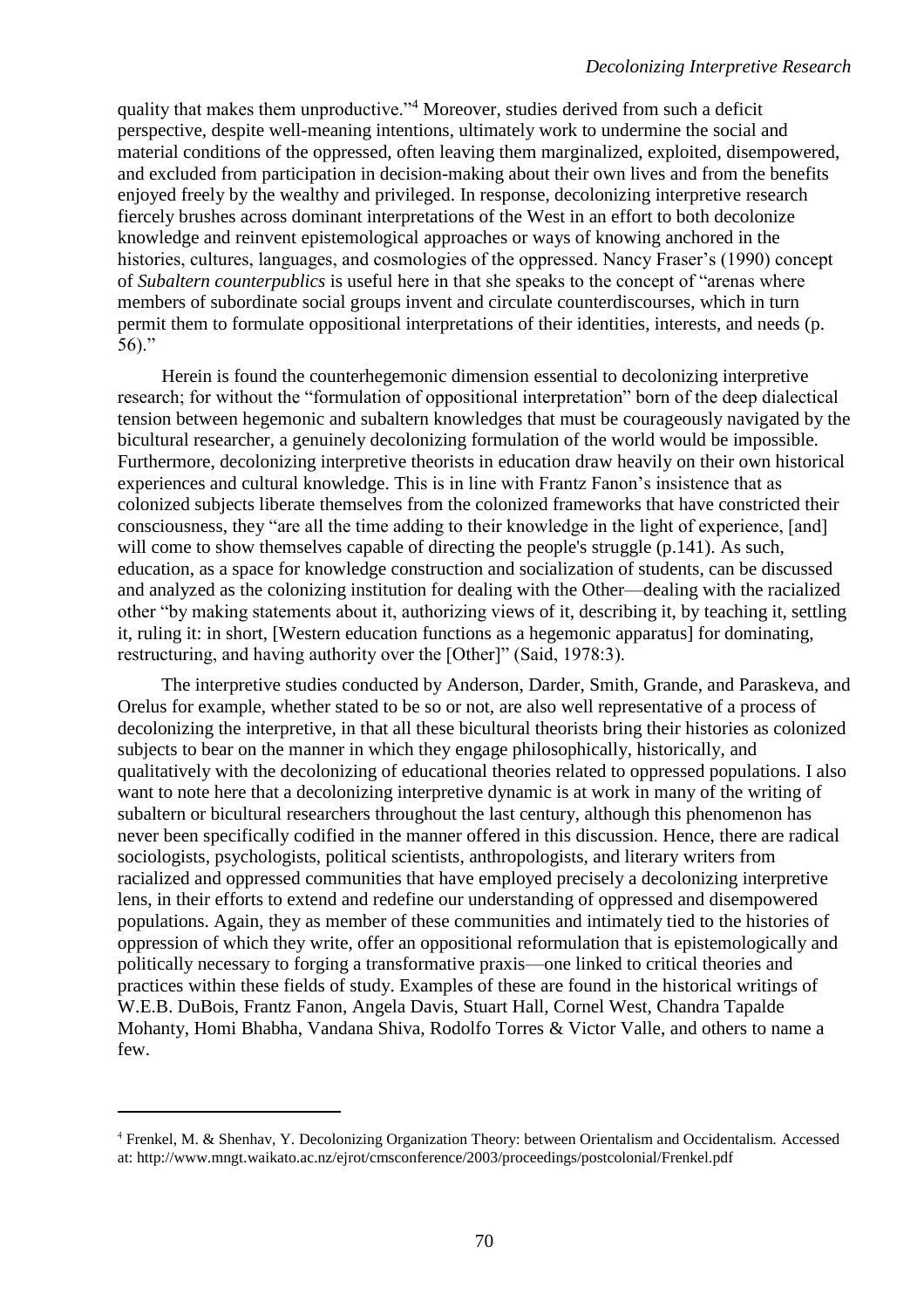It is also worth noting that often these bicultural interpretive researchers were not necessarily aware of the work of the others, since they were emerged in different intellectual traditions and in different historical and regional contexts. Yet an underlying similarity in the oppressor-oppressed dialectic expressed in their works gives credence to the epistemological differences that emerge from constructing knowledge from a subaltern positionality. As a consequence, these authors have further opened the way for counterhegemonic interpretations that critically privilege their cultural histories and experiences as bicultural human beings to the act of reinventing educational theory. Hence, the autoethnographic episteme from whence their research emanates sits subtlety but powerfully underneath—an essential decolonizing-episteme that is absolutely central to their research conclusions. Further, had these authors not found the wherewithal, courage, and intellectual support to follow the inner calling of their primary cultural voices, the classic decolonizing interpretive treatises they produced—centered on the lives and education of formerly colonized, enslaved, and genocided populations—would have remained ever silenced within the hegemonic tyranny of the positivist research tradition.

#### **DECOLONIZING METHODOLOGY**

*The intellectual project of decolonizing has to set out ways to proceed through a colonizing world. It needs a radical compassion that reaches out, that seeks collaboration, and that is open to possibilities that can only be imagined as other things fall into place. Decolonizing Methodologies is not a method for revolution in a political sense but provokes some revolutionary thinking about the roles that knowledge, knowledge production, knowledge hierarchies and knowledge institutions play in decolonization and social transformation (Linda Tuhiwai Smith, 1999)*

Any decolonizing methodology must begin with the view that all human begins participate actively in producing meaning, irrespective of their social location. Critical bicultural researchers involved in conducting decolonizing interpretive study do not simply see their work as an academic exercise in knowledge construction, but as part of a larger imperative for liberating subaltern meaning and provoking revolutionary thought. In this sense, decolonizing researchers recognize themselves as cultural workers and, thus, their intellectual efforts are understood as deeply political projects of contestation. Therefore, they do not enter the arena as impartial and neutral observers or solely objective thinkers but, rather, as transformative intellectuals, grounded in a humanizing emancipatory political vision of inquiry. Hence, critical bicultural researchers and all those with whom they seek to (re)create knowledge must be cognizant of the histories, lived experiences, cultural realities, and economic plights of the communities they seek to serve by way of their intellectual labor—not solely as an academic or abstract scheme, but rather as an intimately experienced phenomenon.

Decolonizing interpretive methodology encompasses a critical process of study that helps to expand the limits of rationality and, by so doing, supports the development of counterhegemonic forms of thinking and reflecting upon the world, so to better grasp the impact of current social and material relations of power at work in the lives of subaltern populations. In turn, decolonizing interpretive research designs aim to demystify the artificial limits of racialized formations and economic hierarchies of domination, also viewing all languages and cultures as significant to our planetary survival. In the process, critical principles serve to support the epistemological creativity, imagination, questioning, doubting, and risk-taking so necessary to this approach. And, lastly, as inferred in the last section of this discussion, all this signals a research design that incorporates the decolonizing researcher as an unapologetically political participant, whose knowledge is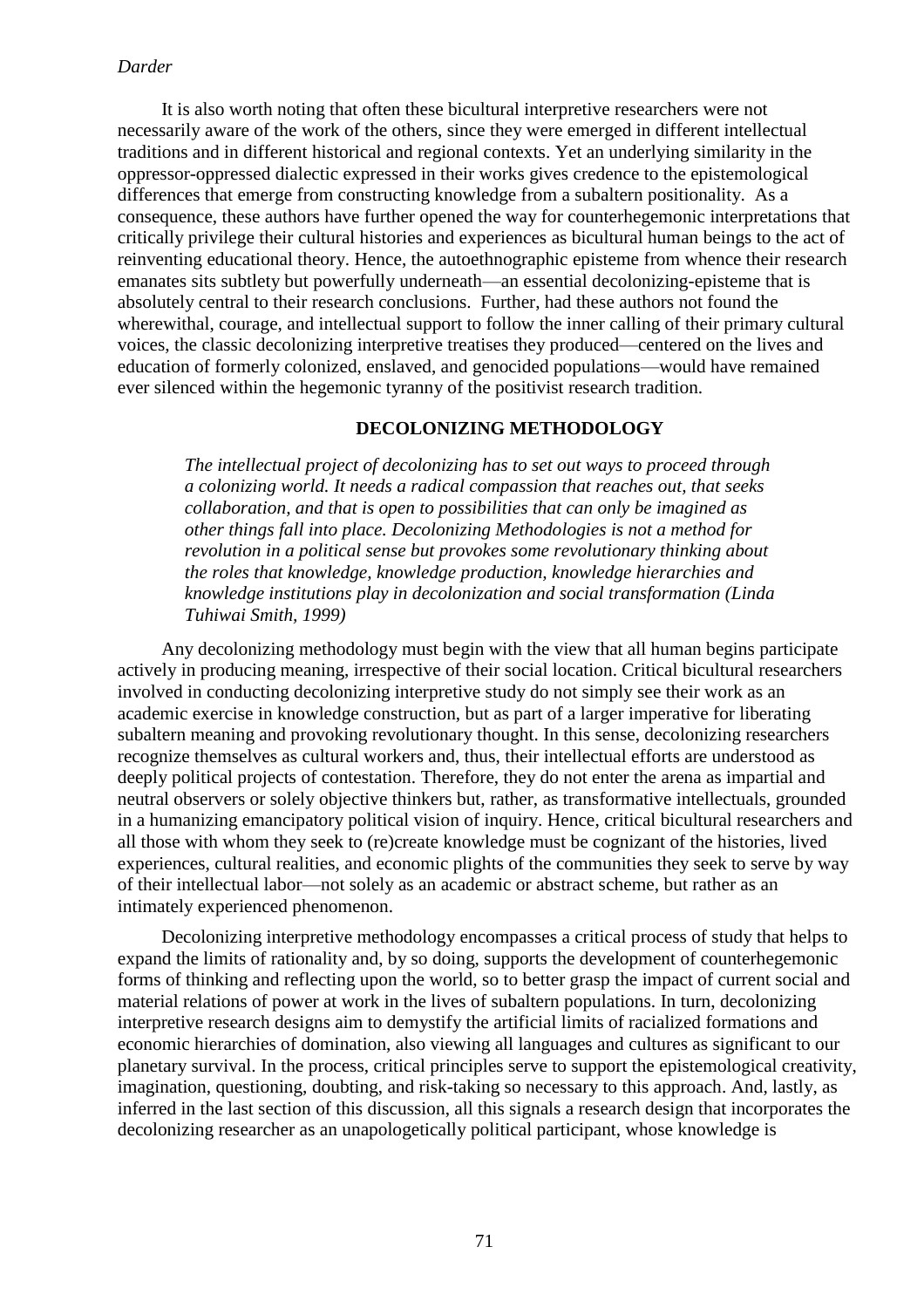understood *a priori* as partial, unfinished, and deeply informed by the particular historical, economic, and cultural configurations of the times.

Although the critical principles briefly discussed earlier also inform a variety of other critical qualitative approaches, including critical ethnographies, critical narratives, and indigenous research modalities, the discussion here is focused on a decolonizing interpretative methodology, in that it is often the least well defined, understood or discussed in research methods courses within most educational studies programs. This may be the case, because interpretive theory building is often, overtly or covertly, discouraged in educational research and only seldom offered up as a viable alternative, particularly to graduate bicultural students in the field who are often not considered capable of such depth of analysis—whether openly acknowledged or not. Yet, it is significant to note that despite this deficit notion, all of the earlier cited examples of decolonizing interpretive research were, in fact, works that emerged directly from the doctoral dissertations of their bicultural authors.

Similarly, there are many in the field of education that openly discredit decolonizing interpretive research as purely "library work," which fails to provide a challenging research experience, produce practical or useful knowledge, or include subaltern voices. Of the first line of critique, decolonizing interpretive research is by absolutely no means a lesser alternative in research design or less rigorous.

*Original theoretical contributions are a profound intellectual challenge….If you know an area of inquiry inside out and are intimately familiar with the issues and controversies in the field, you have the chance to contribute a new theory…If you do choose to pursue a theoretical [approach], you will be expected to argue from the literature that there is a different way of understanding a phenomenon than has heretofore been presented. Some of the more viable theoretical dissertation in the social sciences are those that bring together or integrate two previously distinct areas (Rudestam & Newton, 2007, pp.54-55).*

About concerns that a decolonizing approach is less rigorous, due to its expressed political and cultural subjectivity, there are a few things that must be understood. Rigor is the outcome of developing an intellectual capacity to engage critically and move with depth into different aspects and dimensions of an issue or problem that one is studying and to do this both systematically and creatively. However, within the context of a decolonizing interpretive analysis, critical bicultural researchers must enact these critical skills in a manner that consistently contends with the link between theory and practice and within their own labor as educators and researchers out in the world. Academic rigor within the context of a decolonizing interpretive research design must be understood then as not only a cognitive or abstract process of analysis. Rather, it also entails a deeply physical, emotional, and spiritual activity for bicultural researchers; which, when practiced consistently, allows them to become more integral human beings, through a creative epistemological process of what Freire called problematization and radicalization (Darder, 2015) — an empowering process of knowledge construction that is also deeply rooted in the researchers worldview.

On the second criticism relative to practicality or usefulness, a decolonizing interpretive design is meant to generate new insights or develop a new theory from the richness of a detailed comparison of bodies of existing literature related to both theory and practice. This is essential if critical bicultural researchers are to disrupt and deliberately shift the hegemonic understanding of a social or educational phenomenon and move beyond traditional views of schooling and society.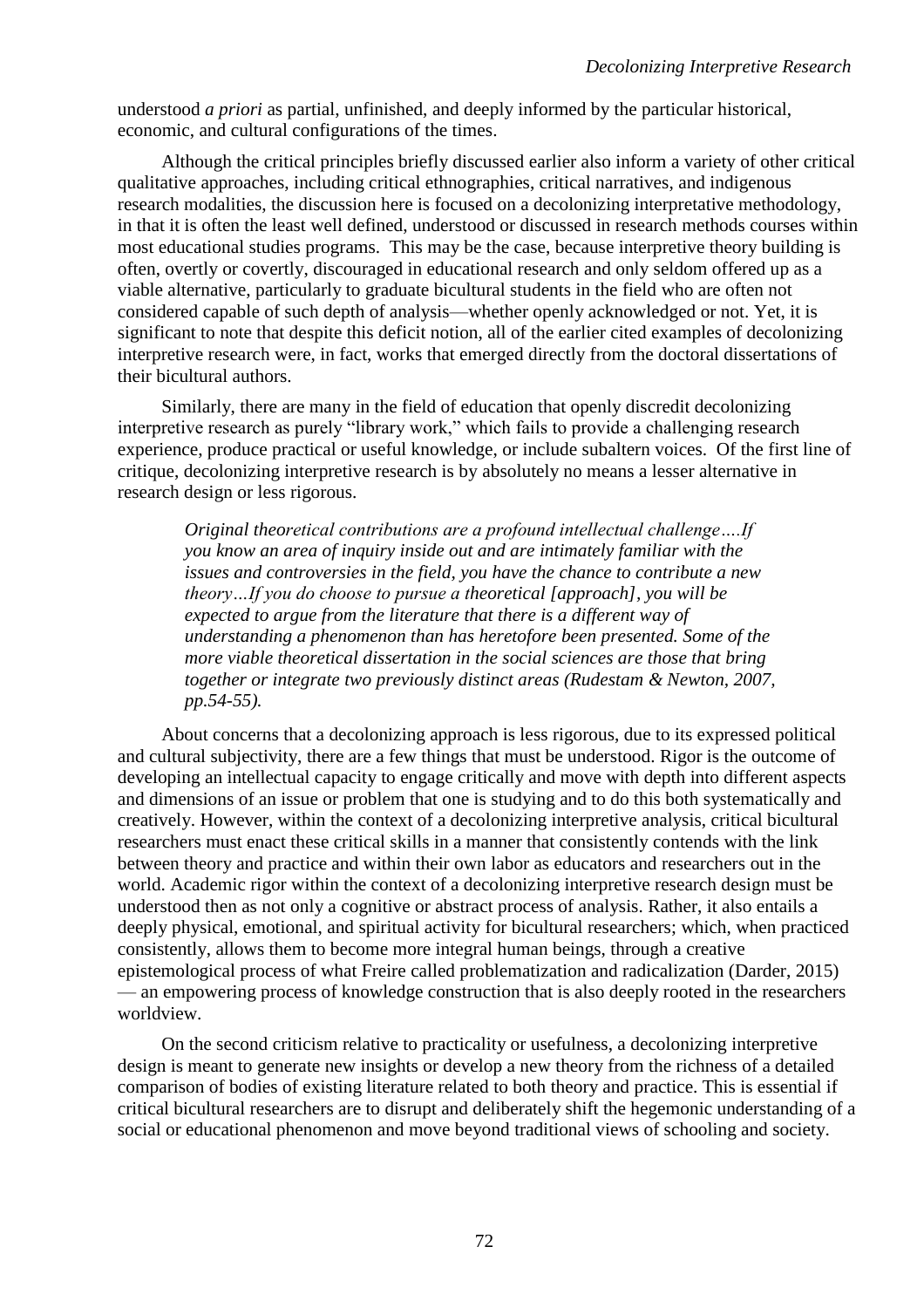This inherently implies that a different practice must ensue, given the shift in the epistemological framework that both defines the problem and posits alternatives for future liberatory practice.

For example, this call for critical approaches that move beyond the deceptive quan**t**ophrenias of positivism, also speaks to the unrelenting and uncritical tendency to embrace quantification of all social phenomenon and the tyrannous discourse of evidence-based, even among many qualitative researchers. This traditional privileging of a scientific epistemology of knowledge construction, wittingly or unwittingly, disrupts our ability to delve deeper into the human meanings and conditions that result in oppression and its disastrous consequence on oppressed populations. Freire's work, along with the critical principles introduced earlier function in direct opposition to this tendency in education and the social sciences. It is for this reason the Fanon insisted, "But the native intellectual who wishes to create an authentic work…must realize that the truths of a nation are in the first place its realities. [They] must go on until [they have] found the seething pot out of which the learning of the future will emerge" (p.223). This *learning of the future* that Fanon refers to is precisely that decolonizing knowledge that can support a shift in dominant social relationships and social structures in the interest of economic and cultural democracy in the world.

And lastly, there is the often-voiced and well-meaning concern about the "absence of voices" in this research approach. Decolonizing interpretive research signals an analysis that requires inherently a formidable decolonizing process of deductive analysis—an inferential analysis that is deeply anchored upon a priori communal knowledge of the bicultural voices of those racialized communities in which they labor (Darder 2012). That is, to "*know an area of inquiry inside out and [be] intimately familiar with the issues and controversies" that exists within the communal cultural context*. Accordingly, the research conclusions, although assumed to be an individual production or unilateral voice (due to the individualistic assumptions of knowledge construction in the episteme of the West), can only be derived from the bicultural researchers' consistent and ongoing critical engagement with the joint voices of fellow subaltern subjects, within education and the larger community. Hence, decolonizing interpretive research is inextricably tied to the communal subaltern voice (or the "I am because we are" voice), which sits and remains ever at the center of this auto-informed qualitative analysis. In many ways this dialectical understanding of the bicultural voice, echoes Freire's notion that the emancipatory knowledge of the researcher must emerge from an intimate understanding of "the empirical knowledge of the people" (Freire 1970/2012, p. 181).

All this, of course, entails a very grueling and precarious process, in the reformulation of existing hegemonic conceptualizations based on traditional epistemologies of the subaltern, which must be systematically deconstructed by way of critical bicultural epistemologies and cultural wisdom brought to light by the decolonizing analysis. It is from whence that the decolonizing interpretive researcher unfolds renewed emancipatory insights and new bicultural perspectives. These decolonizing perspectives, anchored to a priori knowledge of lived histories and nonwestern epistemologies of the world, are exercised in the contestation and reinvention of hegemonic practices within schools and subaltern communities. This also points to a dialectical understanding that one's individual voice exists dialectically in relationship to a larger communal voice. It is, however, important not to essentialize the meaning of what has just been stated, in that bicultural theorists are critical researchers who recognize that they are deeply accountable for the exercise of their individual voices. But, however, who are keenly aware that their bicultural voice is also inherently tied to the collective voices of their communities—historically subordinated by genocide, slavery, colonization, and imperialism to conserve the political and material interests of a domestic and internationalized economic apartheid.

Hence, the overarching purpose of a decolonizing methodology is to provide an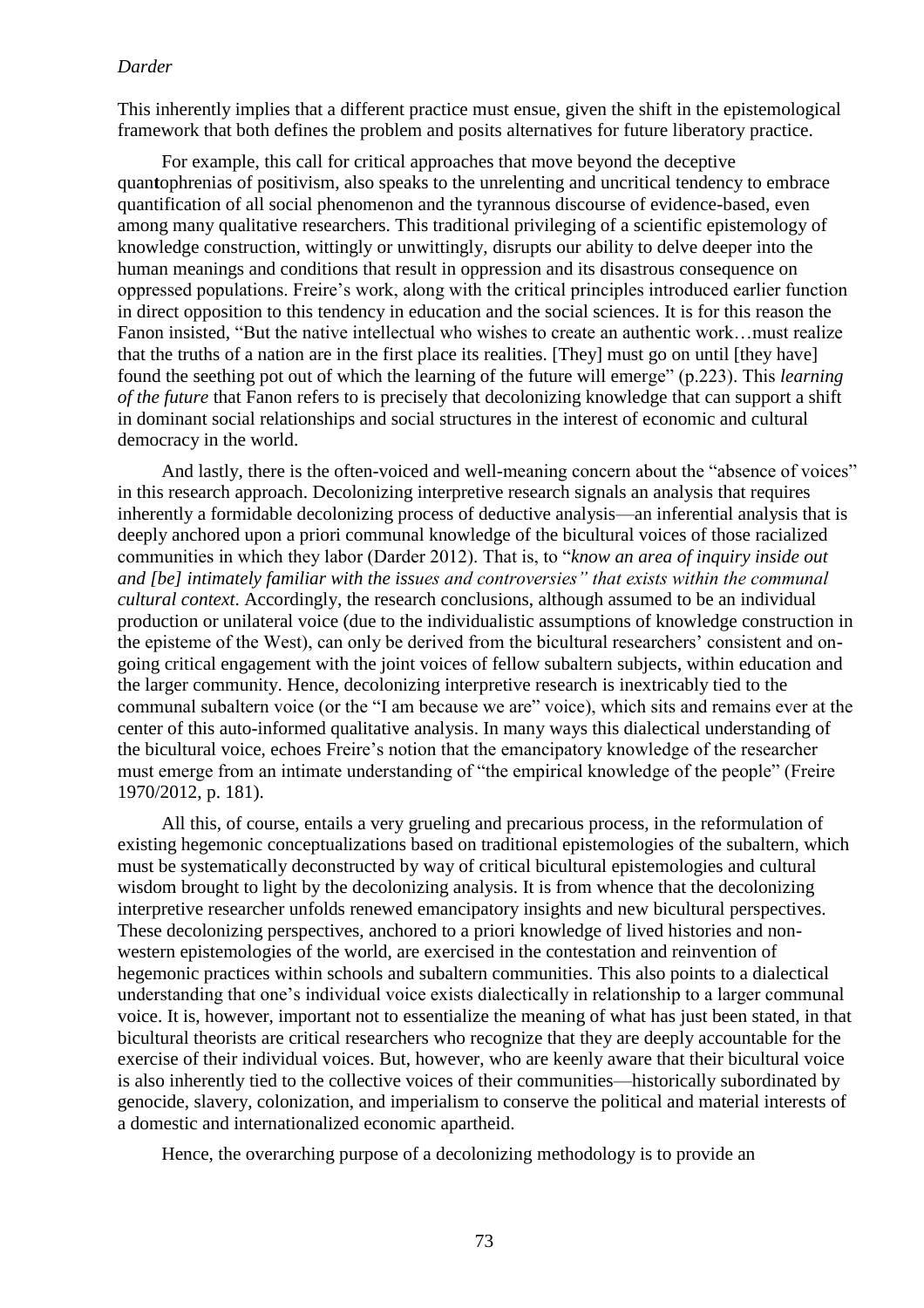emancipatory reformulation of the conceptual or ideological interrelationships that exist between theoretical explanations and practical applications within a specific field or area of study. In light of this purpose, the development of theory (or a theory building emphasis) must be understood here as primarily an integrative process. This to say, it will either produce a new or reformulated critical framework for consideration in some aspect of human phenomenon or demonstrate the ways in which existing theoretical constructs in the field do (or do not) coincide with the critical epistemological requirements discussed here and/or in relation to other counterhegemonic theoretical perspectives (i.e. critical, feminist, queer, etc.). Important to this rearticulation is a sound decolonizing analysis and interpretation that clearly demonstrates what theoretical, structural, and practical transformations would be necessary, in the process of effectively integrating decolonizing conclusions that arise from such a study.

Some research aims might include developing an extension of a theoretical framework into areas in which it had previously not been applied, by applying the insights of a critical pedagogical perspective. Or, it might entail a research design that subsumes several separate theories into a single larger framework or that demonstrates previously unacknowledged links between theoretical systems that point to decolonizing alternatives. On another note, it may encompass the introduction of an existing decolonizing conceptual framework from another field (e.g., theology, psychology, etc.) into education, with appropriate modifications and extensions to make it meaningful within a new intellectual and practical space. And, lastly, this methodological design might engage a variety of more limited theoretical discussions related to a specific phenomenon, which in so doing provides new critical insights related to theory and practice, by integrating concepts and perspectives from several critical or decolonizing perspectives (e.g., racialization, queer studies, and disability theories).

Decolonizing interpretive studies are generally designed with a close eye toward the development of a well-crafted critical bicultural argument that follows a clear logical progression, while simultaneously pushing the boundaries of both neutral and descriptive positivist notions of traditional research. As such the study begins with a thoughtful and well-developed introduction that states the central problem and focus of the study, in ways that reflect a critical bicultural lens in the contextualization of the problem and the use of demographic data to illuminate the extent of the problem. The introduction also provides readers with a glimpse into the conceptual frameworks most closely related to the topic, with an emphasis on situating the social or educational phenomenon within both the historical and contemporary moments. This generally includes an engagement with the limitations of existing formulations, unexamined data, contradictory notions, the hidden curriculum of educational policies and practices (Apple, 2004), and other aspects that can help support the critical theoretical interrogation and decolonizing analysis that will follow.

Also important to this work is a presentation of existing bodies of literature that focus on the topic of study, which provide empirical support and point to the need for a critical bicultural approach in understanding, deconstructing, and recreating the central problem or question that drives the study. Moreover, a critical interpretive design provides a place for a detailed presentation of the new theoretical construct of analysis, which must emerge from a comparative decolonizing analysis of existing bodies of literature related to the central question, carefully substantiating the claims made through a decolonizing process of critical reinterpretation. Such a study concludes by summarizing the process of critical analysis and moving toward an emancipatory theoretical position or liberatory framework, considering the implications for educational practices and policy formulation that would be consistent with the new decolonizing approach and how it differs from the hegemonic perspective.

Hence, wherever possible, appropriate recommendations related to emancipatory pedagogy, curriculum, leadership, and/or educational policy or practices can be offered, linking these in clear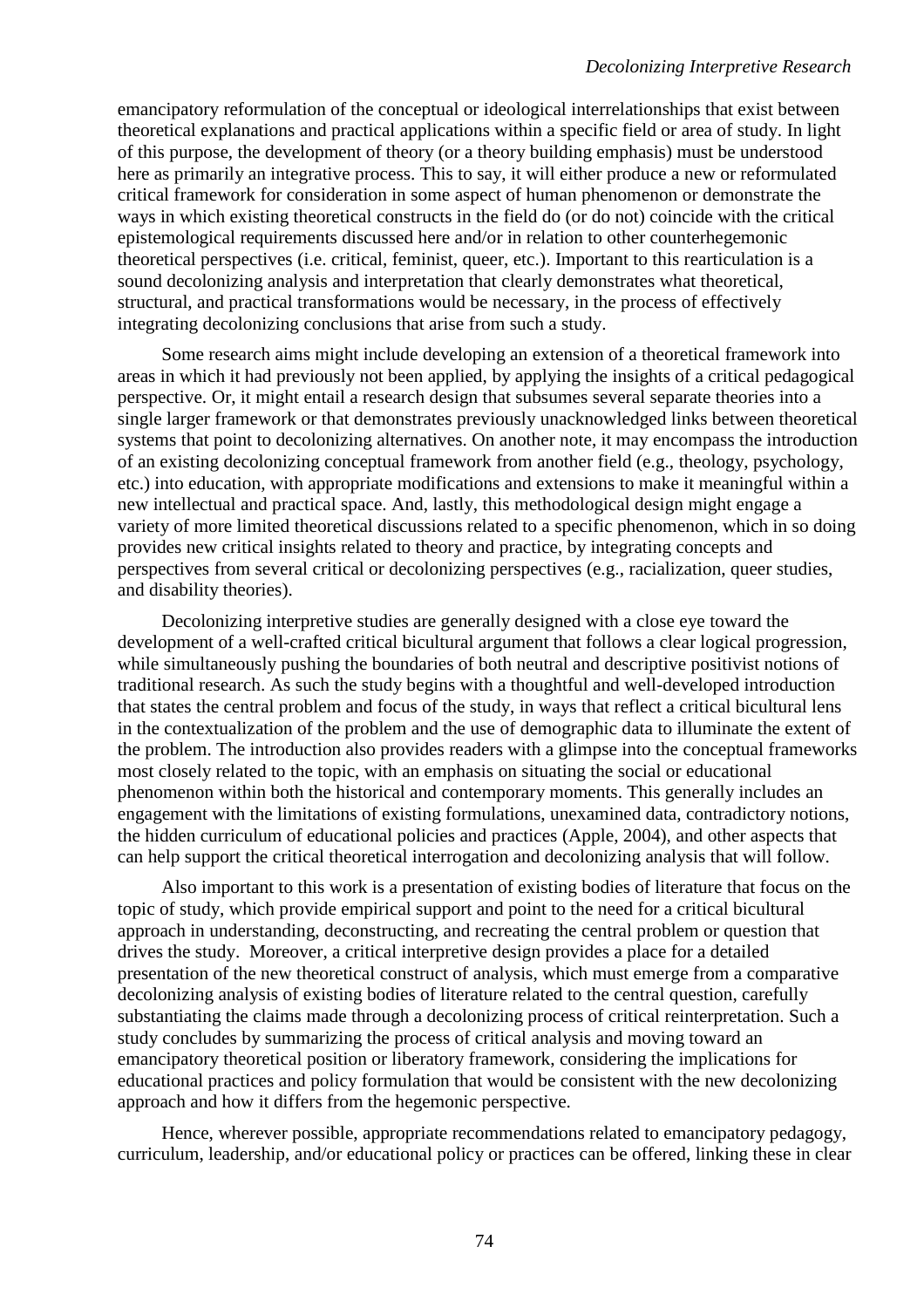and consistent ways to the structural and practical transformations required to enact the decolonizing approach or political recommendations derived from the analysis. Moreover, this approach to research integrates a critical lens of analysis across the study, arranging discussions along the logical progression of the argument, according to the relationship of topics to this progression, rather than by chronology. That is, discussions unfold decolonizing forms of knowledge, through a critical bicultural analysis of existing bodies of literature pertinent to the topic of study and brushing these constantly against the existing emancipatory literature and the bicultural knowledge held by the author—all which help open the field to reinvention. The critical understanding that emerges here can be further demonstrated through the presentation of new curriculum, theoretical approach, knowledge practices, or political strategies that move the field into more humanizing ways of being and reading the world.

# **INQUIRY AS HUMAN PRAXIS**

*For apart from inquiry, apart from the praxis, individuals cannot be truly human. Knowledge emerges only through invention and re-invention, through the restless, impatient, continuing, hopeful inquiry human beings pursue in the world, with the world, and with each other (Paulo Freire, 1970)* 

For Paulo Freire (1970), the construction of knowledge was above all a process of human praxis. Key then to this critical conceptualization of both pedagogy and human inquiry is an understanding of the imperative process as an expression of our true vocation: to be human. As such, when the communal and individual process of inquiry is stifled or squelched—as it has been for so long for many oppressed populations—the result are conditions of dehumanization that disable the social agency, voice, and political self-determination of racialized and economically impoverished communities. For Freire, coming to voice and democratic participation are undeniably linked to an evolving process of *naming of world* and cultivating the power to *denounce injustice and announce justice*. This is key to the discussion here, in that "oppressive reality absorbs those within it and thereby acts to submerge human beings' consciousness" (Freire, 1970, p. 51). In direct opposition to this, decolonizing interpretive research is meant to provide a counterhegemonic space for human inquiry that works to support a liberatory process of consciousness, as critical bicultural researchers arrive to new readings of the world.

Moreover, Freire (2000) adamantly asserted, "While the problem of humanization has always, from an axiological point of view, been humankind's central problem, it now takes on the character of an inescapable concern (Freire, 2000 p. 43). *Inescapable concern,* indeed, given the current oppressive conditions produced by neoliberalism's destructive creep internationally and the accompaniment of dehumanizing social forces that produce exclusions based on false notions of social privilege, ideologies of race, patriarchy, and other forms of social exclusions and their unrelenting push for the disaffiliation of the masses. Counterpunctal to all forms of exploitation, domination, disempowerment, false generosities, and all forms of violence against the oppressed, a decolonizing interpretive approach engages forthrightly the colonization of our humanity, in search for ways of knowing and being that can genuinely support a politics of liberation and freedom.

As a revolutionary praxis, the restoration of our humanity is privileged within decolonizing interpretive research, where the bicultural researcher engages systematically in a critical process of problem-posing (Freire, 1970), so as to reformulate new truths that are more in line with emancipatory possibilities. It is precisely though a rigorous and sustained progression of problematization that critical bicultural researchers arrive to decolonizing conclusions. These conclusions fundamentally reassert formally negated histories, cultural knowledge, and lived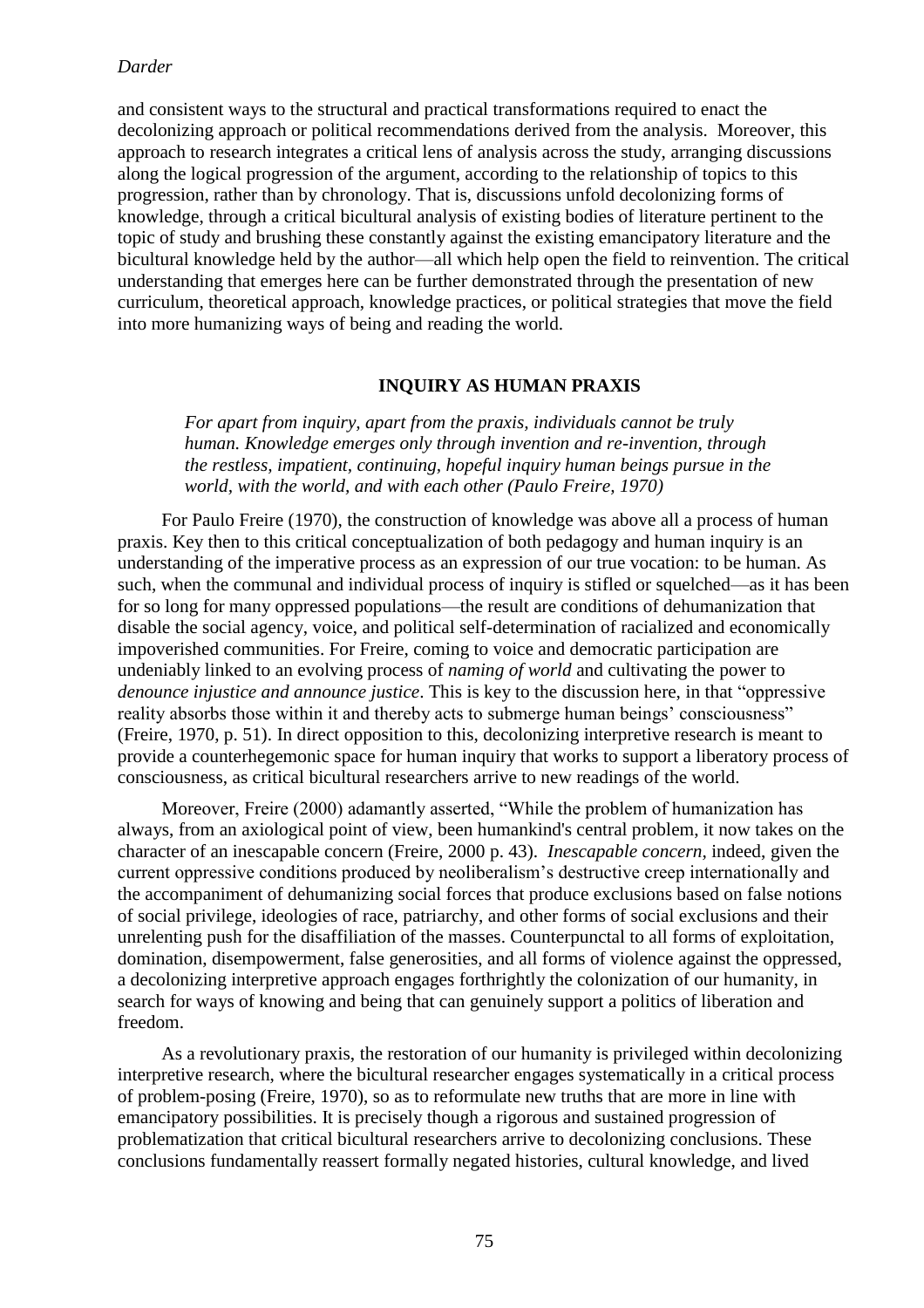experiences as legitimate and valuable dimensions of both knowledge construction and our current existence, despite our legacies of social and material subordination. Through this process, decolonizing interpretive research is fueled by a radical humanizing political commitment to uncover—through critical engagement with the oppressive structural forces that shape our lives the knowledge necessary for the making of a culturally democratic and economically just future. By so doing, decolonizing interpretive research offers powerful renditions of new voices and bravely posits anti-colonial, anti-capitalist, and anti-racist directions for social change, through a critical bicultural praxis of human inquiry.

#### **REFERENCES**

- Anderson, J (1988). *Education of Blacks in the South, 1960 – 1935.* Chapel Hill, NC: North Carolina Press.
- Apple, M. (2004). *Ideology & Curriculum*. New York: Routledge.
- Bauman (1995). *Life in Fragments*. New York: Blackwell.
- Carlson, D. L. & M. Apple (1998). *Power/Knowledge/Pedagogy: The Meaning of. Democratic Education in Unsettling Times.* Boulder, CO: Westview
- Darder, A. (1991). *Cultural and Power in the Classroom*. Westport, CT: Bergin & Garvey.
- Darder, A. (2012). *Cultural and Power in the Classroom* (2<sup>th</sup> edition). Boulder, CO: Paradigm.
- Darder, A. (2015). *Freire and Education.* New York: Routledge.
- Darder, A., Baltodano, M., & R.D. Torres (2009). *Critical Pedagogy Reader.* New York: Routledge.
- Denzin, H. & Y. Lincoln (2011). *The SAGE Handbook of Qualitative Research.* Thousand Oaks, CA: Sage Publications.
- Fanon, F. (1963). *The Wretched of the Earth.* New York: Grove Press.
- Fraser, N. (1990). *Rethinking the public sphere: A contribution to the critique of actually existing democracy. Social Text,* 26/26.
- Freire, P. (1970). *Pedagogy of the Oppressed.* New York: Seabury.
- Freire, P. (1998). *Pedagogy of Freedom.* New York: Continuum.
- Giroux H. (1981). *Ideology, Culture, and the Process of Schooling*. Philadelphia: Temple University Press.
- Giroux, H. (1983). Theory & Resistance. Westport: CT: Bergin & Garvey.
- Grande, S. (2004). *Red Pedagogy*. New York: Rowman & Littlefield.
- hooks, b (1994). *Teaching to Transgress.* New York: Routledge.
- Kahn. R. (2010). *Critical Pedagogy, Ecoliteracy, & Planetary Crisis*. New York: Peter Lang.
- Kellner, D. (1995). *Media Culture: Cultural Studies, Identity, and Politics between the Modern and the Postmodern.* New York: Routledge.
- Kincheloe, J. L., & McLaren, P. (2005). "Rethinking critical theory and qualitative research*.*" In N. Denzin & Y. Lincoln (Eds.), *The Sage Handbook of Qualitative Research* (3rded.). Thousand Oaks: Sage Publications.
- Kincheloe, J. (2008). *Knowledge and Critical Pedagogy*. New York: Springer